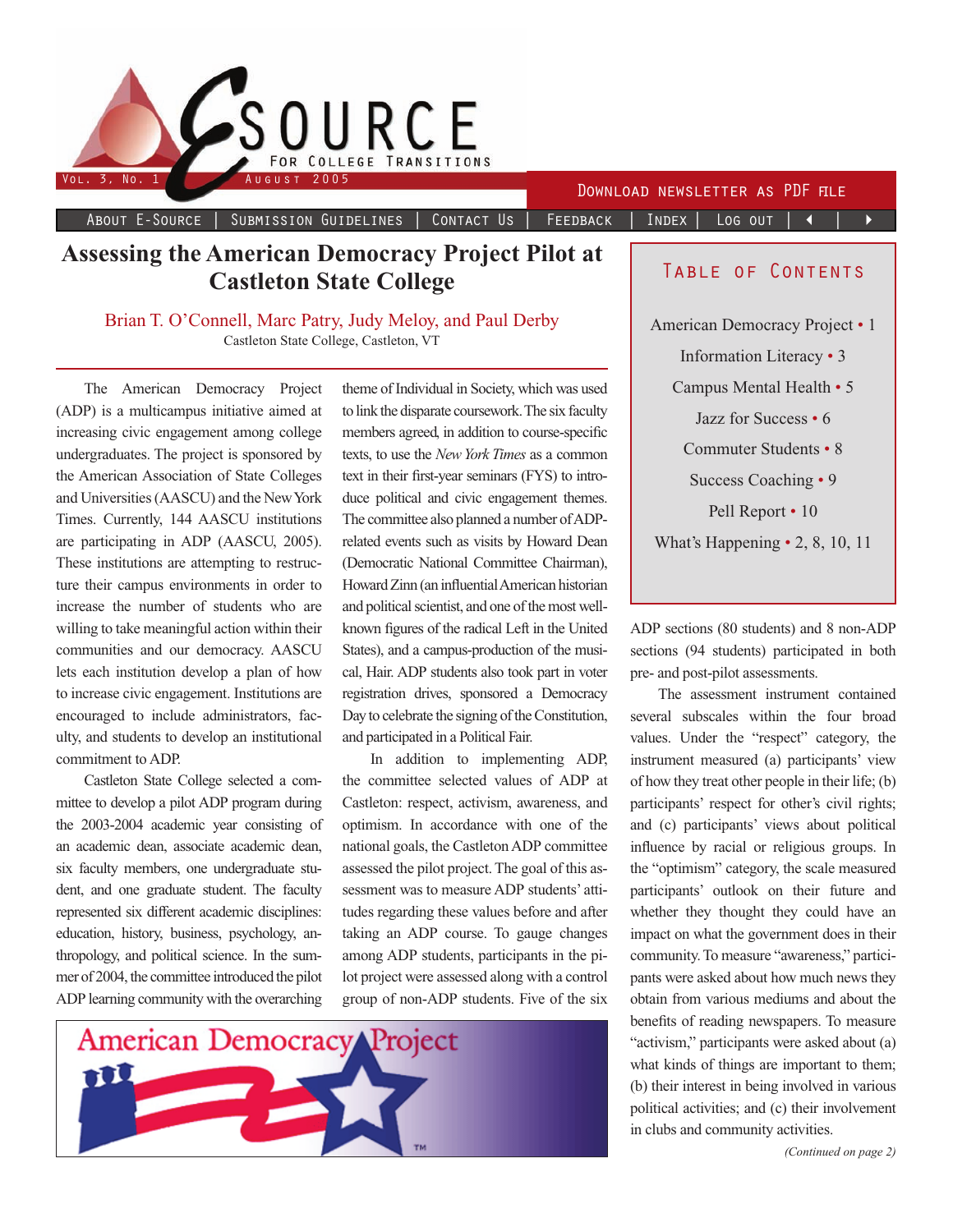

# PAGE 2 VOL. 3, No. 1

### About E-Source | Submission Guidelines | Contact Us | Feedback | Index | Log out

### *(Continued from page 1)*

Statistically significant results revealed three major successes for the ADP pilot:

- At post-assessment, ADP students had a stronger focus on quality of life such as (a) raising a family, (b) helping others, and (c) developing a meaningful philosophy of life. Non-ADP students had a stronger focus on financial success such as (a) being very well off financially, and (b) being successful in a business of their own.
- ADP students were registered to vote (87%) and voted at much higher rates (69%) than non-ADP students (72% registered, 46% voted). Both groups entered college with 50% registered.
- The results showed that ADP was successful in sustaining newspaper readership among ADP students while non-ADP students experienced a decline.

ADP participants and non-participants both felt significantly less able to impact what the government does in their community in post-pilot assessment. From the results, ADP was not causal in lowering participants' view of their impact, but failed to prevent this reaction. More research is needed to understand the finding.

The results should, as a whole, be interpreted with some caution since the assessed time span is just one fraction of a student's academic career. We expect greater differences to emerge between ADP and non-ADP participants as students' involvement in the ADP programs continues. Further quantitative research is needed.

In addition to the quantitative assessment, ADP students and faculty were also asked to write reflections on the value of participation in the FYS ADP learning community. In general, ADP students felt that the participation in the ADP pilot was beneficial.

Of the students, 75% claimed that their FYS section covered the theme of Individual in Society well, and twice as many students stated that it was a positive college experience that helped them build connections between democracy and education. Positive written responses about ADP included:

"It made me more aware of the world around me."

"ADP helped me become more aware of political issues."

"I voted when I would not have."

A minority of students felt that participation in the learning community took time away from their major.

Similarly, the majority of faculty who participated in the ADP pilot viewed it as a positive experience. All six faculty members enjoyed meeting and working together as a team. Sharing ideas, syllabi, and teaching experiences helped to improve their pedagogy and gave them the opportunity to know one another better. Most of the ADP faculty stated that organizing the learning community around a common theme and using the *New York Times* allowed them to better bring current events and political issues into the classroom. Stresses associated with participating as an ADP faculty member included increased time commitments and logistical problems of organizing 120 students.

Overall, the ADP pilot was successful. It accomplished many of the goals of the learning community including students' increased awareness of the world around them, building connections between the democratic process and education, increasing student interest in and turn out for the 2004 elections, sustaining newspaper readership, and helping students develop a meaningful philosophy of life-long learning.

### Reference

American Association of State Colleges and Universities. (2005). *About ADP.* Retrieved January 12, 2005, from http://www.aascu.org/ programs/adp/about/default.htm

### **Contact:**

Paul Derby Assistant Professor of Anthropology and Sociology Castleton College of Vermont Leavenworth Hall Castleton VT Phone: (802) 468-1469 E-mail: Paul.Derby@castleton.edu

## **What's Happening**

The inaugural Paul P. Fidler Research Grant's deadline was on August 1, and 60 applications were submitted. The grant, which includes both financial and travel support, is designed to encourage significant research on college student transitions. Though review of the proposals has just begun, five finalists will be selected by the end of August. A final, blind review, to be conducted by current and former members of the Center's National Advisory Board, will determine a winner in mid-September.

The Center has also begun final preparations for the *2005 National Survey on Sophomore-Year Initiatives*. This study will explore how the nation's colleges and universities are responding, at the institutional level, to the challenges facing second-year college students. As a first of its kind study, the *2005 National Survey on Sophomore-Year Initiatives* will shed new light on a topic of growing interest to institutions of higher education. The survey's pilot test was completed in July, and the full-scale survey will be distributed to chief student affairs officers in October.

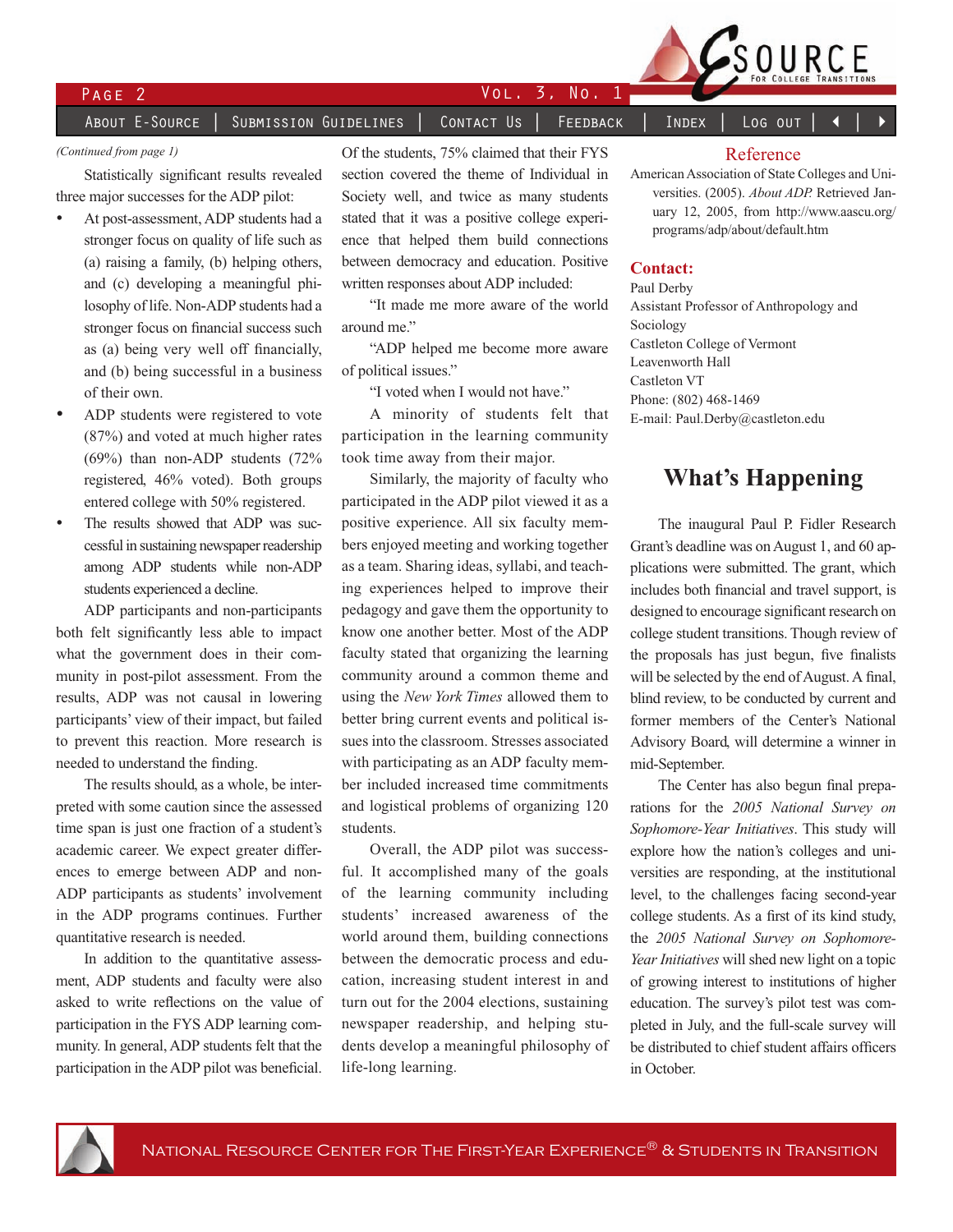

About E–Source │ Submission Guidelines │ Contact Us │ Feedback │ Index │ Log out │ ◀

## **Infusing and Assessing Information Literacy in First-Year Seminars**

### Amy Deuink and Marianne Goodfellow

The Pennsylvania State University-Schuylkill Campus, Schuylkill Haven, PA

Incorporation of information literacy skills into first-year seminars is a critical goal for first-year success. Student success requires the ability to access and evaluate information—basic skills for lifelong learning. For several years, the general goal of the Penn State Capital College first-year seminar (FYS) was to enhance students' information literacy skills. Specific objectives included demonstration of library and electronic research skills and critical evaluation of information sources. At the core of the FYS information literacy program are two modules. The first—called Library Skills Module—focuses on orienting students to basic Penn State research resources, as well as introducing basic database search techniques. The second—Internet Skills Module—focuses on developing students' information evaluation skills by introducing criteria for evaluation. The modules use components of the University Libraries Instructional Programs Department's *Information Literacy & You* online tutorial to introduce students to research resources and concepts (Wright, Henderson, Sheehy, Snavely, Wishard, & Zabel, 2002).

The skills modules direct students to sections of the tutorial instructing them on web site evaluation, differences between popular, trade, and scholarly journals, keyword searching, and obtaining materials through the library, as well as describing various library resources and their uses. To complete these out-of-class assignments, students use the information found in the tutorial to first answer five to six questions, then demonstrate what they have learned.

For the Library Skills Module, they must use library resources to provide book, article, and government document citations, and for the Internet Skills Module they use the given criteria (currency, authority, accuracy, audience, point of view, and comparison to other resources) to evaluate a web page of their choosing. In addition, FYS faculty have the option of inviting the librarian to conduct an in-class bibliographic session. (Modules available from authors upon request.)

Students may also attend an array of literacy skills programs offered as part of the FYS cocurricular requirement. Students in all sections of the FYS attend 10 co-curricular programs. Library programs include a Library Open House to introduce students to resources, services, and staff in a fun and relaxed way, which is intended to reduce students' library anxiety and to eliminate this potential barrier to academic achievement (Brown, Weingart, & Johnson, 2004). Additional workshops introduce students to general research skills, essential research resources for their major, information evaluation, and the basics of APA and MLA citation styles.

To assess the FYS cocurricular programs, as well as provide a record of student attendance, the FYS Program adopted a oneminute reflection form (see Appendix A). This form asks students to rate the usefulness of the session on a scale of 1 to 5 and to reflect on the session by briefly writing what they believe to be the major point of the workshop and how it relates to each of them personally. Results indicate that 52% of students attending the Library Open House found it to be very or extremely useful, 31% found it moderately

useful, and 17% found it not at all or somewhat useful. Although the attendance at some sessions was small, overall results indicate that participating students found the subject-specific research database workshops to be very or extremely useful learning experiences. Students attending workshops focused on evaluating web sites and on citation styles found them to be very, or extremely helpful—59% and 71%, respectively.

Qualitative responses verified they understood the purpose of the workshops. For example, the following comment was made about the Library Open House: "The major point was basically about getting your way around the library and to have fun with that. To learn about what all is there for you to use and get your work done with." A student attending library workshops commented: "Very informative, I used the web many times, but [this] raised new things."

Our results indicate that, for the most part, we were successful in achieving the FYS literacy goal. To focus on clear outcomes for future assessment efforts, we used ACRL *Information Literacy Competency Standards for Higher Education* and *Objectives for Information Literacy Instruction: A Model Statement for Academic Librarians* (2000; 2001). While the *Competency Standards* provide broad standards, performance indicators, and outcomes, the *Objectives* break these down into specific measurable results more practical for librarians' use in developing institutional-level information literacy goals. ACRL standards were reviewed and appropriate information literacy competencies for first-year students were identified, recognizing that information literacy cannot be completely attained during this one-semester, one-credit course. The outcomes we wanted for existing skills modules and workshops included that the student can:

*Continued on page 4*

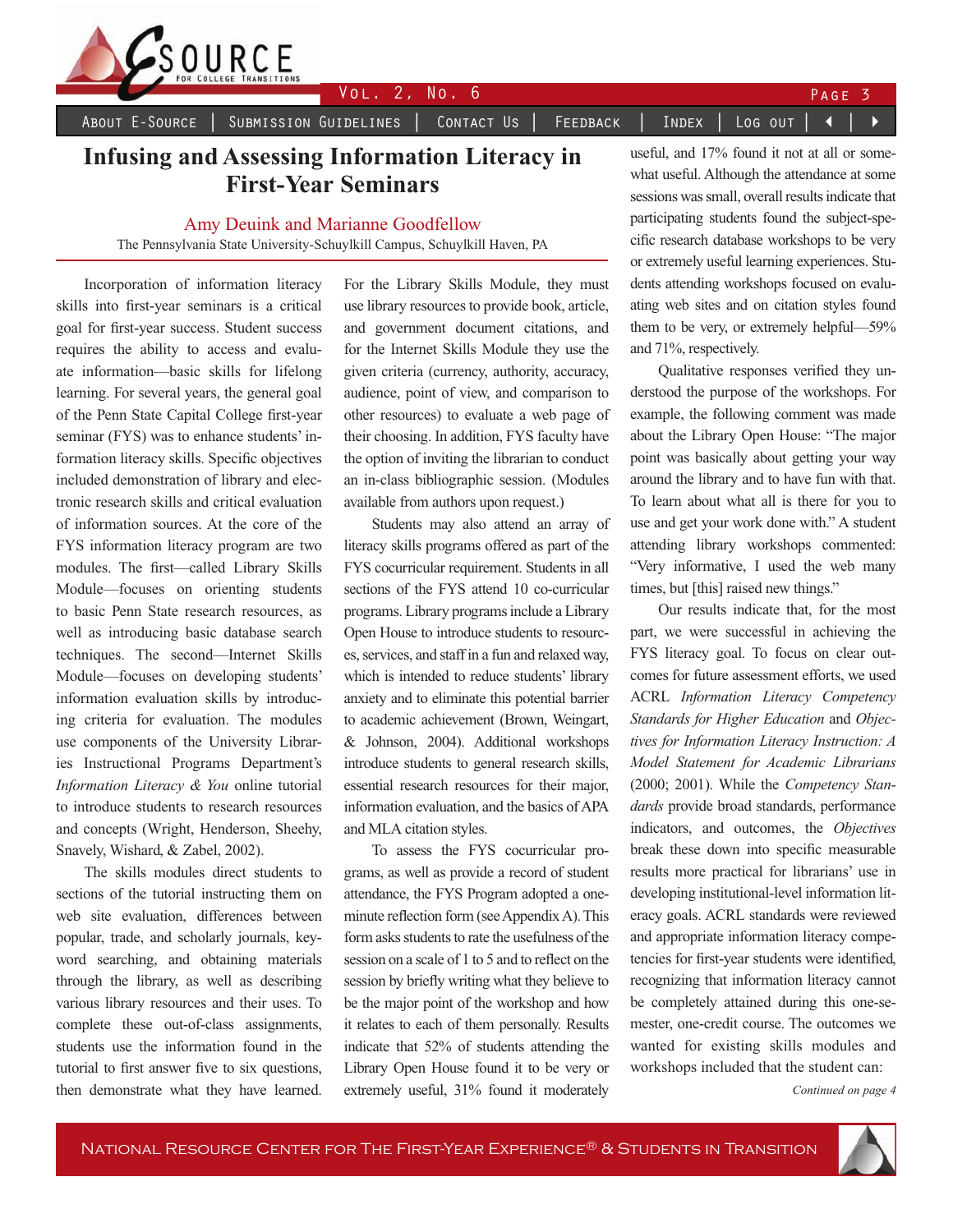PAGE 4 VOL. 3, No. 1

ABOUT E-SOURCE | SUBMISSION GUIDELINES | CONTACT US | FEEDBACK | INDEX | LOG OUT

SOURCE

### *(Continued from page 3)*

- Identify the value and differences of a variety of potential resources, including both print (e.g., books, encyclopedias, and other reference materials) and electronic (e.g., research databases, Internet) sources of information;
- Identify the purpose and audience of potential resources (e.g., can differentiate between popular and scholarly sources);
- Select the most efficient and effective method for locating and accessing the information needed (e.g., knows how to choose between the library catalog, research databases, and Internet to locate and access information based on the information needed);
- Effectively search for the information needed by identifying key words, synonyms, and related search terms;
- Use different search systems to locate information in a variety of formats;
- Examine and compare information from a variety of sources to evaluate readability, validity, accuracy, authority, timeliness, and point of view or bias;
- Participate in classroom and other discussions in order to validate understanding and interpretation of the information retrieved through discussion with peers and professors.

These outcomes will guide the content of skill modules and workshops this coming year, with further assessment to evaluate student attainment of these objectives.

### References

Association of College and Research Libraries (ACRL). (2000). *Information literacy competency standards for higher education: Standards, performance indicators, and outcomes.* Chicago: Association of College and Research Libraries. Retrieved from http: //www.ala.org/ala/acrl/acrlstandards.pdf

## **Appendix A**

### Sample One-Minute Reflection Form

**First-Year Student Resources and Support Program** 

### **One-Minute Reflection**

Please print the information requested below. The top copy of this form will be given to your FYS instructor. Keep the bottom copy for your records.

| Student name                                                                                                                                                                 |  |
|------------------------------------------------------------------------------------------------------------------------------------------------------------------------------|--|
| Today's topic/program title                                                                                                                                                  |  |
|                                                                                                                                                                              |  |
|                                                                                                                                                                              |  |
| Course instructor's name                                                                                                                                                     |  |
| Consider the following questions as you write your reflection: What do you think is<br>the major point of this session, and how does it relate to you personally? What about |  |
| this topic remains unanswered for you? How interesting/helpful did you find the in-                                                                                          |  |
| formation presented in this session? Please circle your number rating below:                                                                                                 |  |

 $1 = Not at all$   $2 = Somewhat$   $3 = Modernately$   $4 = Very$   $5 = Extremely$ 

I give permission for the information on this form to be used for research purposes.

 $1 = Yes$   $2 = No$ 

- Association of College and Research Libraries (ACRL). (2001). *Objectives for information literacy instruction: A model statement for academic librarians.* Retrieved March 9, 2005, from http://www.ala.org/ala/acrl/acrlstandards/ objectivesinformation.htm
- Brown, A. G., Weingart, S., & Johnson, J. R. J. (2004). Librarians don't bite: Assessing library orientation for freshmen. *Reference Services Review, 34*, 394-403.
- Wright, C., Henderson, T., Sheehy, H., Snavely, L., Wishard, L., & Zabel, D. (2002). *Information*

*Literacy & You.* Retrieved March 9, 2005, from http://www.libraries.psu.edu/instruction/ infolit/andyou/infoyou.htm

### **Contact:**

Amy L. Deuink Reference/Instruction Librarian Ciletti Memorial Library Penn State Schuylkill Schuylkill Haven, PA Phone: (570) 385-6230 E-mail: ald120@psu.edu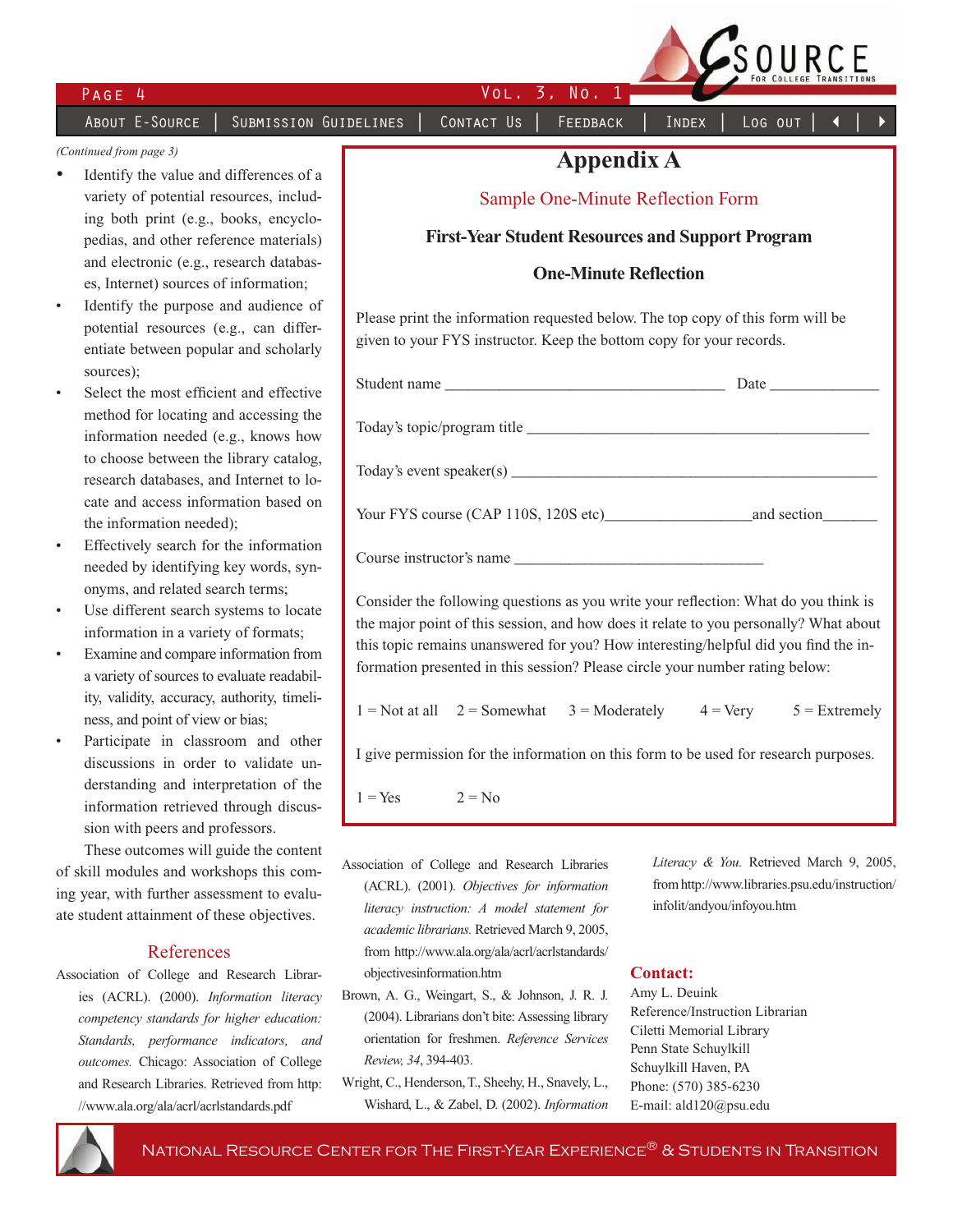

About E–Source │ Submission Guidelines │ Contact Us │ Feedback │ Index │ Log out │ ◀

## **Strategies for Managing the Mental Health Crisis on College Campuses**

### Nikki Brown

Residence Hall Director, Residential Life, University of New Hampshire, Durham, NH

Since 1988, colleges have seen a drastic increase in the number of mental health issues surfacing on campuses (Marano, 2004). Increasingly, youth are being diagnosed with very severe issues (e.g., depression, anxiety, suicidal ideation, bipolar disorder) that are kept under control by newer, more effective drugs. Many of these students, with care, are able to be mainstreamed into the college environment and succeed (Marano, 2004). Nevertheless, because of the stressful lifestyle of college students, a percentage of this mentally ill group can have major behavioral issues while trying to pursue an academic career (see http: //www.psychiatrictimes.com/p021001a.htm).

For many mental illnesses, the onset age is between the ages of 18 and 22, which are traditional college ages, so many students discover their illness on campus. But the good news is that there is a heightened awareness of illnesses, and students are asking for help (P. Liggett, personal communication, March 28, 2005).

A practical way to increase mental health awareness on campuses is to incorporate it into an introductory class or first-year seminar. This allows instructors to address these issues, educate incoming students, and provide a safe haven for students when they feel overwhelmed. In these types of courses, issues such as the importance of balancing healthy eating, sleep, and exercise; the use of stress- and time- management skills, campus resources and outlets; and self-assessment are addressed in order to arm students with the necessary tools to succeed on their own.

The University of South Carolina's Counseling and Human Development Center (CHDC) performs a number of outreach services for its campus community. The Center facilitates over 100 custom-designed presentations reaching 5,000 students each year. All faculty and administrators working directly with students are invited to learn about mental health issues during an annual campus-wide presentation in January. They also learn about these issues while training to be a University 101 instructor and through Campus Retention Committee work (P. Liggett, personal communication, June 22, 2005).

USC residence halls are also important settings for the detection of mental health issues. The CHDC has partnered with the Department of Residence Life to develop a Behavioral Health Information/Procedures manual for residence hall directors and student staff. Contained in the manual is a contact list including the e-mail addresses and phone numbers of several on-call university psychologists and a residential life staff liaison to CHDC. Also in the manual are:

- Behavioral health policy (e.g., mental health definitions, and training strategies for student affairs professionals who deal with behavioral issues)
- Intervention plan (e.g., calling campus police, contacting a supervisor, and writing an incident report)
- List of warning signs (e.g., sudden change in academic performance, dependency, physical changes, withdrawal, and strange behavior)
- Guidelines for interactions (e.g., talking to the student in private, listening carefully, avoiding judgment, suggesting the counseling center, and contacting a supervisor)
- Qualities of a good response to students' mental health issues (e.g., empathy, genuineness, respect, objectivity, and confidentiality)

Other campuses also have collaborations designed to address mental health concerns. At the University of New Hampshire, Residential Life and the Counseling Center have developed a very close relationship over the years. Resident assistants (RAs) are taught about suicide signs, helping skills, and the Counseling Center during training. RAs act as referral agents. They pay attention to their residents and communicate with their residence hall directors if they notice any problems. It is not uncommon for a Residential Life staff member to consult with a counselor about how to advise a student. This October, the University of New Hampshire will host a staff development day to address mental health concerns including how these issues affect the various offices around campus and how to respond to the needs of the students. The day will include a keynote presentation and a series of breakout sessions.

With a unified effort of communication and proactive planning across campus, students' mental health does not have to be a stressful issue for campus professionals or students.

### References

Marano, H.E. (2004, Fall). The mental health crisis on campus. *NASPA Leadership Exchange*. p. 5-9.

### **Contact**

Nikki Brown Residence Hall Director Residential Life University of New Hampshire Phone: (603) 862-1189 E-mail: Nikki.Brown@unk.edu

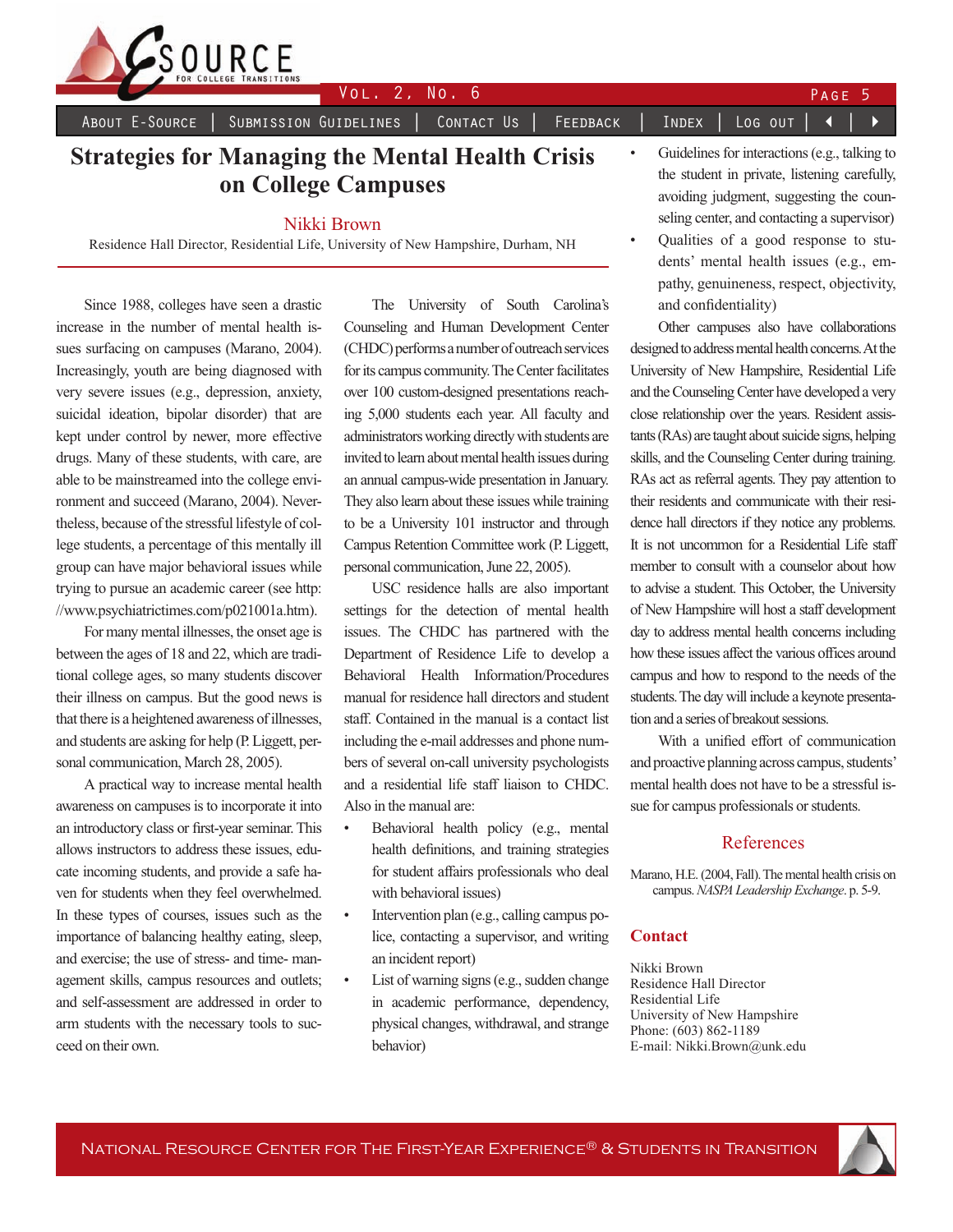

PAGE 6 VOL. 3, No. 1

About E-Source | Submission Guidelines | Contact Us | Feedback | Index | Log out

**College Success in the Palm of Your Hands**

Norman L. Barber University of Massachusetts Dartmouth

> Jameson L. Barber Ball State University

Imagine having important strategies for college success at the tip of your fingers. Now imagine holding those strategies in the palm of your hand, on a compact disk or an iPod—recorded to the sound of music. At University of Massachusetts Dartmouth (UMass Dartmouth), we created *Jazz for Success*, a compact disk (CD) that combines the traditional expectations of music with a series of presentations on the college experience.

Miller and Schyb (1989) assert that "background music has become an almost ubiquitous aspect of contemporary living" (p. 42). The results of Stratton and Zalanowski's (2003) study of the daily music listening habits of college students at Penn State's Altoona campus indicated that most college students "listen to music while doing something else… studying, driving, dressing and socializing…. Students usually found themselves in a better mood after listening to music, regardless of whether it is rock or classical" (Blaum, 2003, p. 1). We decided to harness this phenomenon with important strategies, timely information, and creative ideas that would enable first-year students to cope with various transitional issues.

We chose a smooth jazz music format. Instead of seeking the expressed written consent of popular recording artists to include their music in *Jazz for Success*, we decided to feature the music of Royal Hartigan, an associate professor of music in the College of Visual and Performing Arts at UMass Dartmouth, from his 1993 CD entitled *Blood Drum Spirit*.

During the 2004 spring semester, focus group interviews with 20 upperclass student leaders were held at UMass Dartmouth. As part of the interviewing process, students were asked to reflect on their first-year experience, and to describe negative feelings that may have emerged to impede their success. A detailed presentation of the data generated by these focus group interviews is beyond the scope of this article. However, the salient, grounded interpretative categories of destructive feelings experienced by participating students resulted from their efforts to: (a) cope with change during this period of transition, (b) develop selfawareness/self-discovery, (c) understand available campus resources, and (d) engage in college life beyond academics.

Within the thematic framework and categories of destructive feelings that emerged from the focus group interviews, selected faculty and administrators were asked to provide important strategies, timely information, and creative ideas to encourage students in making a successful transition into the university, and in developing methods of self-change in the affective, behavioral, or cognitive domains. They were also asked to provide an inspiring 2-3 minute presentation that challenged students to use self-awareness



and critical thinking in examining the values, dreams, and expectations they bring to the campus environment.

Among the many faculty and administrators who made presentations on *Jazz for Success* were the Provost, an Academic Dean, Dean of the Library, Director of Academic Advising, the Associate Vice Chancellor of Student Affairs, a Resident Director, Director of the University Counseling Center, the Assistant Director of Career Services, Director of Alumni Affairs, Director of Computer Services, and tenured professors representing five different academic disciplines. Their audio presentations were arranged into four separate tracks, which included *Transition to College, Self-Awareness/Self-Discovery, Academic Support Services,* and *Beyond Academics.*

In developing *Jazz for Success,* we knew that the CD would not have the same effect on every student. Nor would every student appreciate our approach, which included a smooth jazz music format, recorded messages by selected faculty and administrators, and a DJ format that introduced the various *(Continued on page 7)*

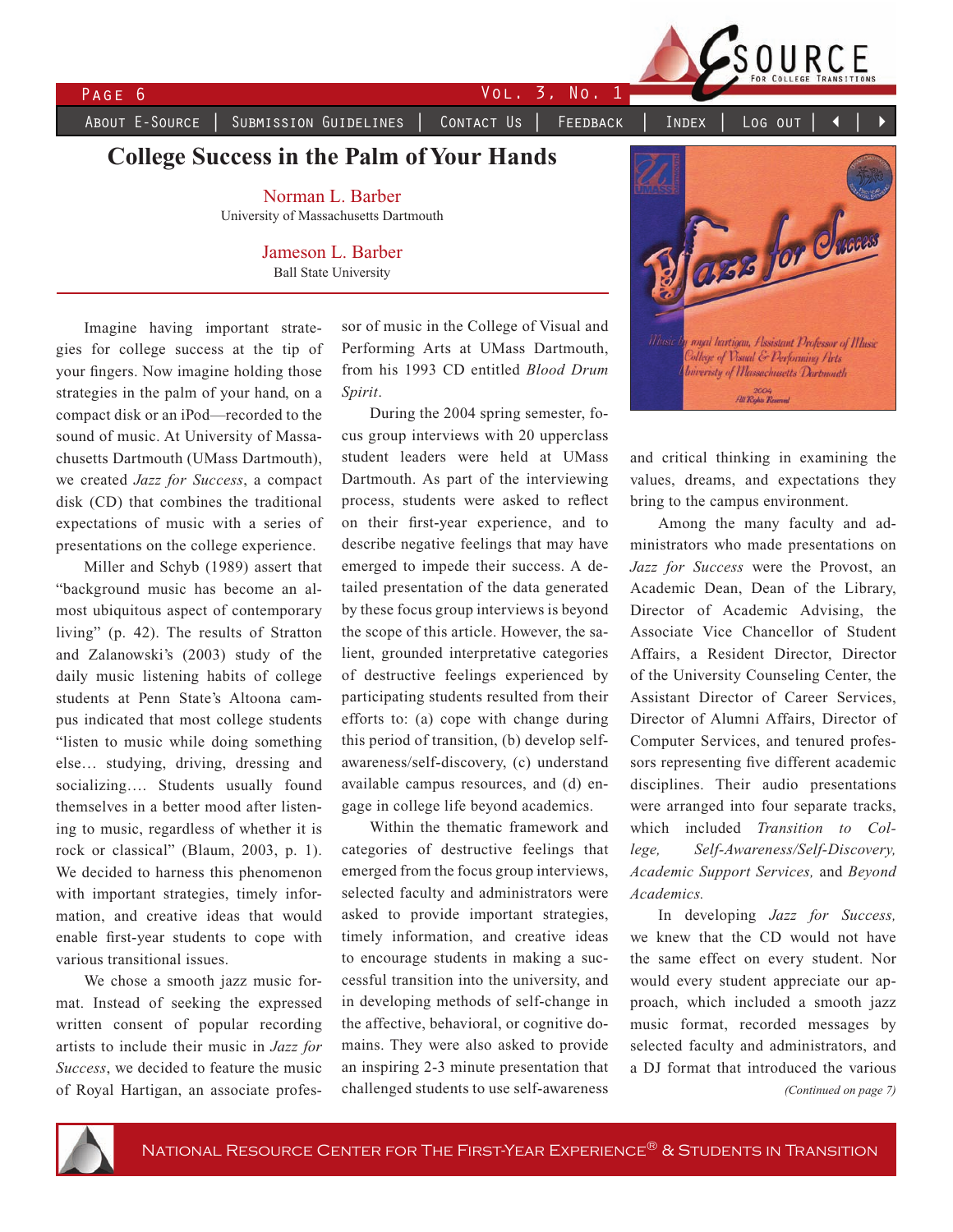

### About E-Source │ Submission Guidelines │ Contact Us │ Feedback │ Index │ Log out │ ◀

*(Continued from page 6)*

tracks on the CD. We also knew that most first-year students think little about the importance of developing strategies to (a) manage toxic emotions, (b) enhance skills in concentration, memorization, or the acquisition of information, and (c) transition successfully into the university. Yet, by listening to *Jazz for Success,* we believe students would:

- Obtain timely information, creative ideas, and inspiring messages to be successful
- Develop self-awareness and critical thinking in examining the values, dreams, and expectations they bring to college
- Connect with faculty, administrators, and student affairs professionals
- Understand the influence of music on mind and body, particularly memorization, relaxation, and the acquisition of information
- Learn strategies to manage toxic emotions
- Gain an appreciation of jazz music

During the 2004 fall semester, copies of *Jazz for Success* were distributed to 1,100 first-year students: (800 of whom participated in various residential programming initiatives; 250 of whom were at-risk students and entered the University through an alternative admissions program; and 50 of whom enrolled in *UNV100: The First-Year Seminar* course). Although we did not fully assess the effectiveness of this CD in meeting established goals and objectives, a number of the students enrolled in *The First-Year Seminar* provided valuable feedback in a series of essays associated with class assignments.

A general response to the CD was, "This CD should be a required listening piece for all first-year students at UMass, as well as [students] at other colleges" (Gianna Abbondanza, Class of 2008). Another student particularly liked the format: "I listened to the *Jazz for Success* CD, and thought it was very good. The music was very soothing and it helped me hear the messages a little easier. I really liked this CD and I am glad I had the opportunity to listen to it" (Darlene Martins, Class of 2008).

Some students responded positively to the topics: "In the CD *Jazz for Success,*  there are teachers, advisors, psychologists, and [administrators] saying the important and good things you need to do for success here at UMass Dartmouth - in school and in class" (Danilda Martins, Class of 2008);*"Jazz for Success* delivers on its purpose of giving important strategies for students to excel in academic and social areas in college. With these messages in mind, a student can follow creative elements of success and have confidence in themselves" (Kevin Jose, Class of 2008).

Other students found the choice of speakers helpful: "The speech that really stuck out to me was given by Ellen Christian, Director of Academic Advising. She talked about studying abroad, and how to go about it. This interested me the most because my dream is to study overseas" (Ashley Santagata, Class of 2008); "The best thing about this CD is that it comes from people who have already been successful – our faculty" (Michelle Jimenez, Class of 2008); "Each professor gives advise [on how] to succeed. If one listens, one will take in all the vital information that is given on this one CD" (Christopher Botelho, Class of 2008).

Also, the class of 2008 is the first generation to grow up completely digital. The Internet, digital versatile disc (DVD), iPods, and other digital technology have become an integral part of the way in which this generation of college students learn, play, and communicate (Tapscott, 1997). Thus, by putting *Jazz for Success* in the hands of today's digital-savvy college students, we hope to transform the ways in which our faculty and administrators communicate important strategies for success—in the classroom, in the campus center, and in life. While it may be difficult for *Jazz for Success* to appeal to the music listening preferences of all students, we believe that this approach can help many firstyear students make a smooth and successful transition to college.

### References

- Blaum, P. (2003). *Music of any kind usually improves mood of college students.*  Retrieved November 4, 2004, from http: //www.eurekalert.org/pub\_releases/2003- 10/ps-moal101503.php.
- Miller, L. K., & Schyb, M. (1989). Facilitation and interference by background music. *Journal of Music Therapy, 26*(1), 42-54.
- Stratton, V.N., & Zalanowski, A.H. (2003). Daily music listening habits in college students: Related moods and activities. *Psychology and Education, 40*(1): 1-8.
- Tapscott, D. (1997). *Growing up digital: The rise of the net generation.* New York: McGraw-Hill.

### **Contact:**

Norman L. Barber Residential Education & Assessment University of Massachusetts Dartmouth University of Massachusetts Dartmouth Phone: (508) 999-8898 E-mail: NBarber@UMassd.edu

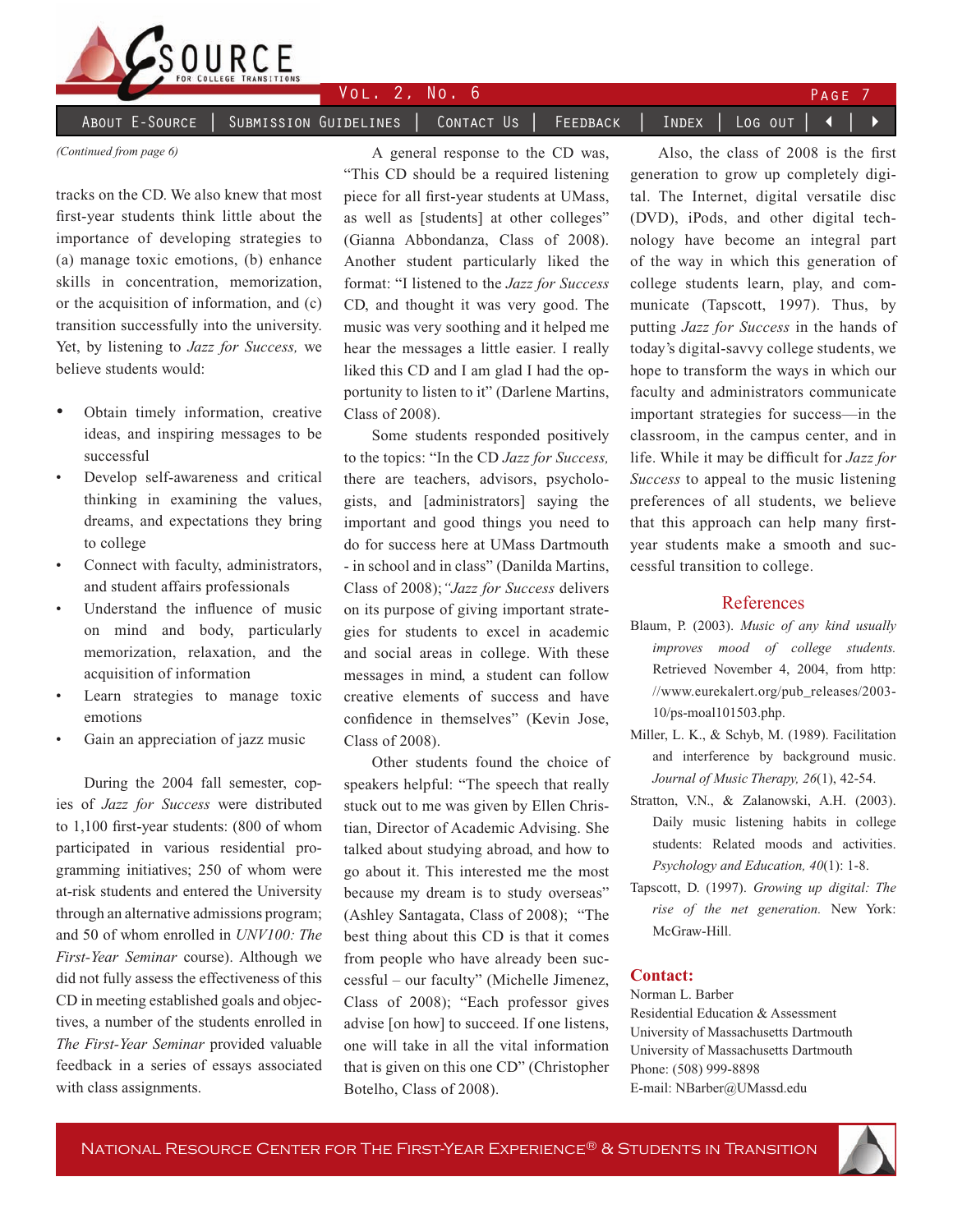

PAGE 8 VOL. 3, No. 1

ABOUT E-SOURCE | SUBMISSION GUIDELINES | CONTACT US | FEEDBACK | INDEX | LOG OUT

## **Forging Campus Links for Commuter Students**

### Donna Bontatibus

Assistant Professor, Humanities Division, Middlesex Community College, Middletown, CT

Middlesex Community College in Middletown (MxCC), Connecticut, is addressing a challenge that many commuterbased colleges encounter—encouraging students to attend a variety of co-curricular campus activities. One way in which faculty members are attempting to increase enrollment at these different events (e.g., workshops, lectures, fairs) is to link curricular with co-curricular activities within the courses themselves. The first-year seminar (FS100) is one example. As a small college (with 2,500 full- and part-time students), MxCC runs about two to four first-year seminars each semester. The course is strongly recommended for students in developmental studies courses.

Because students in developmental writing, reading, and math tend to face many academic challenges as they transition from high school to college, linking a curricular with a co-curricular activity becomes a way of easing this transition. Even more, thoughtfully linking curricular activity with co-curricular events increases students' knowledge, awareness, and comfort levels; broadens their cultural base; forges a connection to the college beyond the classroom; encourages additional interaction with faculty and staff; and ultimately allows students to practice their skill use across the curriculum.

In some first-year seminars, students are assigned a campus event report. Basically, the assignment asks students to attend a campus event and to write a brief report about the event and their experience. Since FS100 is targeted for developmental students, the one- to two-page report consists of a very basic introduction, body, and conclusion. In the report, the students are asked to describe and evaluate the event in detail. Proper guidance is given in the directions of the assignment to ensure that the students understand what to include in the report. In essence, the students are asked to practice their writing and critical analysis skills—skills from their writing and reading courses.

In terms of scheduling, the report may be assigned in a variety of ways. It may be linked with a specific campus event (e.g., international day, career fair, lecture from a state representative) when dates are known. If the dates and events are unknown, the report may be assigned at the beginning of the semester and due at the end of the term. This way, announcements can be made in class about campus events that would meet the report requirements.

How then can such an assignment be integrated into a syllabus by faculty? MxCC has made it quite easy. Once a week, MxCC hosts an open activity period—an approximately one-hour period early Wednesday afternoons when most classes are not held. During this time, faculty and staff may schedule workshops, lectures, presentations, etc., in a variety of areas to attract the entire campus, including students who would be available during this free period. Thus, scheduling a link between the curricular and co-curricular becomes quite manageable. At the beginning of the semester, different offices or centers also publish a schedule of workshops or activities.

For some commuter students who also have work and family responsibilities,

scheduling challenges may be inevitable. However, when a college provides an array of opportunities in the day and evening, these challenges may be overcome, especially as the co-curricular activity is linked to a graded class assignment.

SOURCE

Careful planning and balance are the keys that will assist faculty in coordinating a curricular activity with a co-curricular event without infringing upon course objectives and outcomes. While there are certainly academic and cultural benefits to the curricular and co-curricular link, new students in particular may benefit from the social aspect as they transition to college and forge a bond with their campus and peers, helping them to persist to graduation. In a meaningful manner, the college and the faculty elevate the first-year experience of commuter students.

### **Contact:**

Donna Bontatibus Assistant Professor Humanities Division Middlesex Community College Middletown, CT Phone: (860) 343-5802 E-mail: dbontatibus@mxcc.commnet.edu

## **What's Happening**

The FYA-List essay series resumed in July with a piece from Sherry Woosley, Assistant Director of Institutional Effectiveness at Ball State University. In her essay, Dr. Woosley describes an innovative assessment program that helps new transfer students make a successful transition to her campus. The essay can be found at http: //www.sc.edu/fye/resources/assessment/ newessay/author/woosley.html.

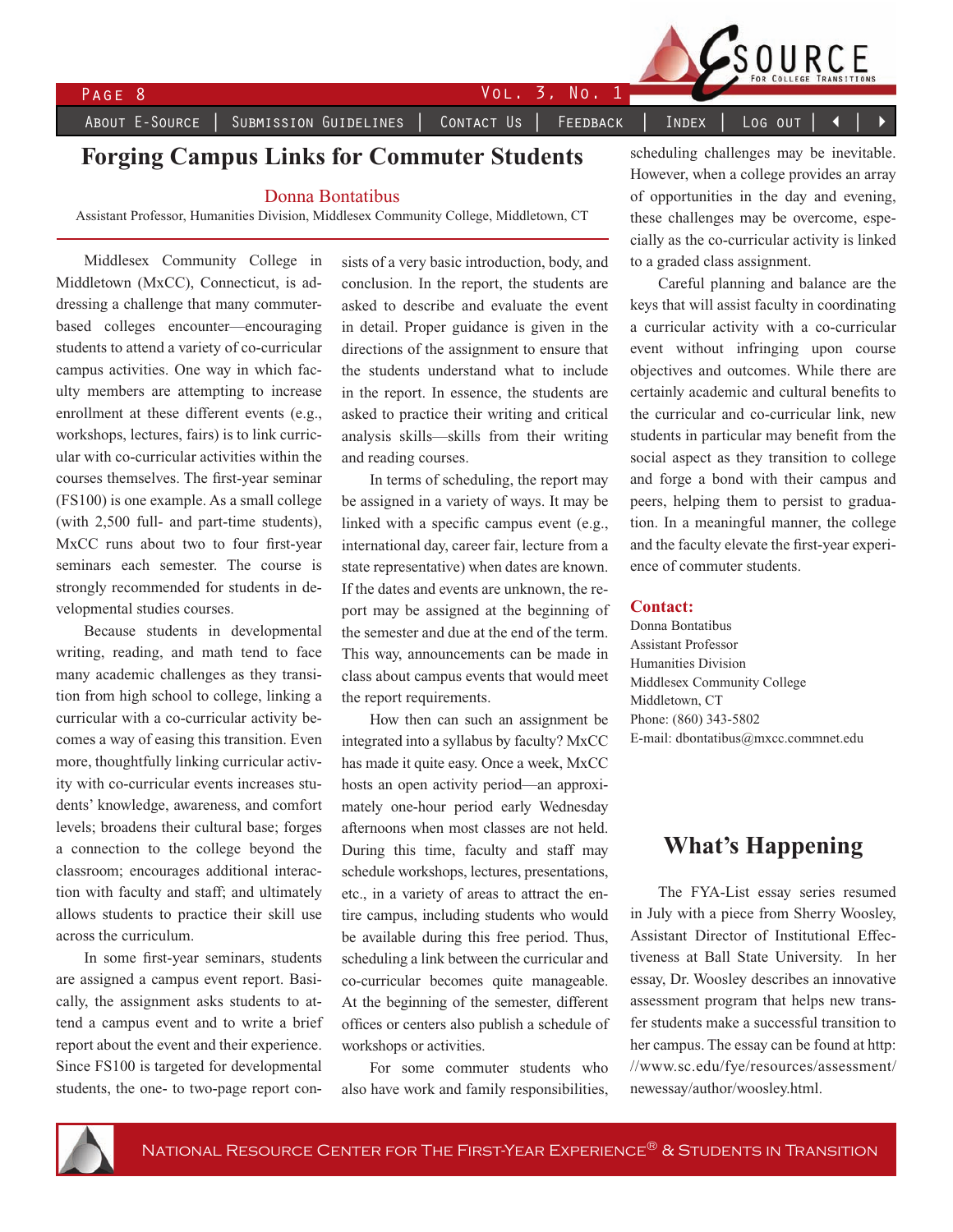

About E-Source │ Submission Guidelines │ Contact Us │ Feedback │ Index │ Log out │ ◀

## **Meeting the Challenge of Student Persistence With Success Coaching**

### Alan Tripp Founder, InsideTrack, San Francisco

Despite an array of programs at colleges and universities aimed at retaining first-year students, attrition numbers remain high. Many institutions continue to lose more than one out of every four firstyear students within the first year. Research shows that students drop out of school for many reasons beyond academics, including financial difficulties, poor time-management skills, lack of motivation, conflicts with work, and family responsibilities (particularly for older students).

While enhanced first-year orientation programs, first-year seminars, learning communities, academic counseling, and peer mentoring programs play an important role in student success, studies indicate that student performance (and propensity to stay in school) is more significantly improved when students receive frequent, individualized support focused on enhancing their overall personal development.

In order to impact student persistence more directly and significantly, several colleges and universities have implemented a new program called Success Coaching that gets to the heart of the retention issue —student motivation, academic and personal effectiveness, and satisfaction with the college experience. Over the past three years, 13 institutions have participated in controlled studies to test the viability of this new approach to retaining students.

The Success Coaching model was developed to respond to the entire range of issues that can affect first-year students and to provide the structure, support, and oneon-one guidance and feedback that many students need to become more motivated so that they stay in school and graduate.

Beginning in the first semester, students meet weekly with their personal Success Coach for approximately 30 minutes. As the year progresses, meeting frequency is adapted to meet each student's individual development or support needs.

In a typical coaching session, coaches and students work together to improve student performance in the key areas that determine success:

- Academics (i.e., developing studying, writing, and test-taking skills; taking advantage of on-campus resources such as libraries and tutoring centers)
- Finances (i.e., understanding the factors that can impact financial aid, encouraging better money-management skills)
- Managing commitments (e.g., balancing academics with work or family obligations, dealing with a difficult living situation)
- Campus community (*i.e.*, engaging in social and extracurricular activities);
- School systems and policies (e.g., navigating processes such as class registration)
- Future plans (i.e., connecting academic pursuits with career goals)
- Health (i.e., managing stress, eating well, taking care of themselves)
- General effectiveness (e.g., planning, organizing, time-management and problem-solving skills, confidence level, and goal-setting)

The program's Success Coaches bring experience in managing, teaching, training, coaching, and counseling people and come from a range of professions. All have demonstrated success in inspiring, motivating, and developing others, and participate in an extensive training program.

The 13 institutions offering first-year student Success Coaching have experienced a 14.4% increase in the number of retained students and a 10-15% increase in total enrollment and tuition revenue. Coached students also experienced improved academic performance (regardless of incoming GPA or academic preparedness), more productive relationships with faculty and staff, and increased involvement in campus life. As a result, these students reported greater satisfaction with their school experience than their noncoached peers and had higher persistence rates.

One important objective of the Success Coaching program is to facilitate the connection between student and institution by encouraging students to take advantage of the breadth of services and opportunities available to them. Some institutions using this method have reported that coaching complements other programs and services for first-year students already in existence on their campuses. In addition, faculty and staff point to the improved quality of interactions with students who participate in the program —students are more prepared, more accountable, and take more responsibility for their own success.

### **Contact:**

Alan Tripp, Founder and CEO Inside Track Phone: (415) 243-4135 Email: Alan@InsideTrack.com

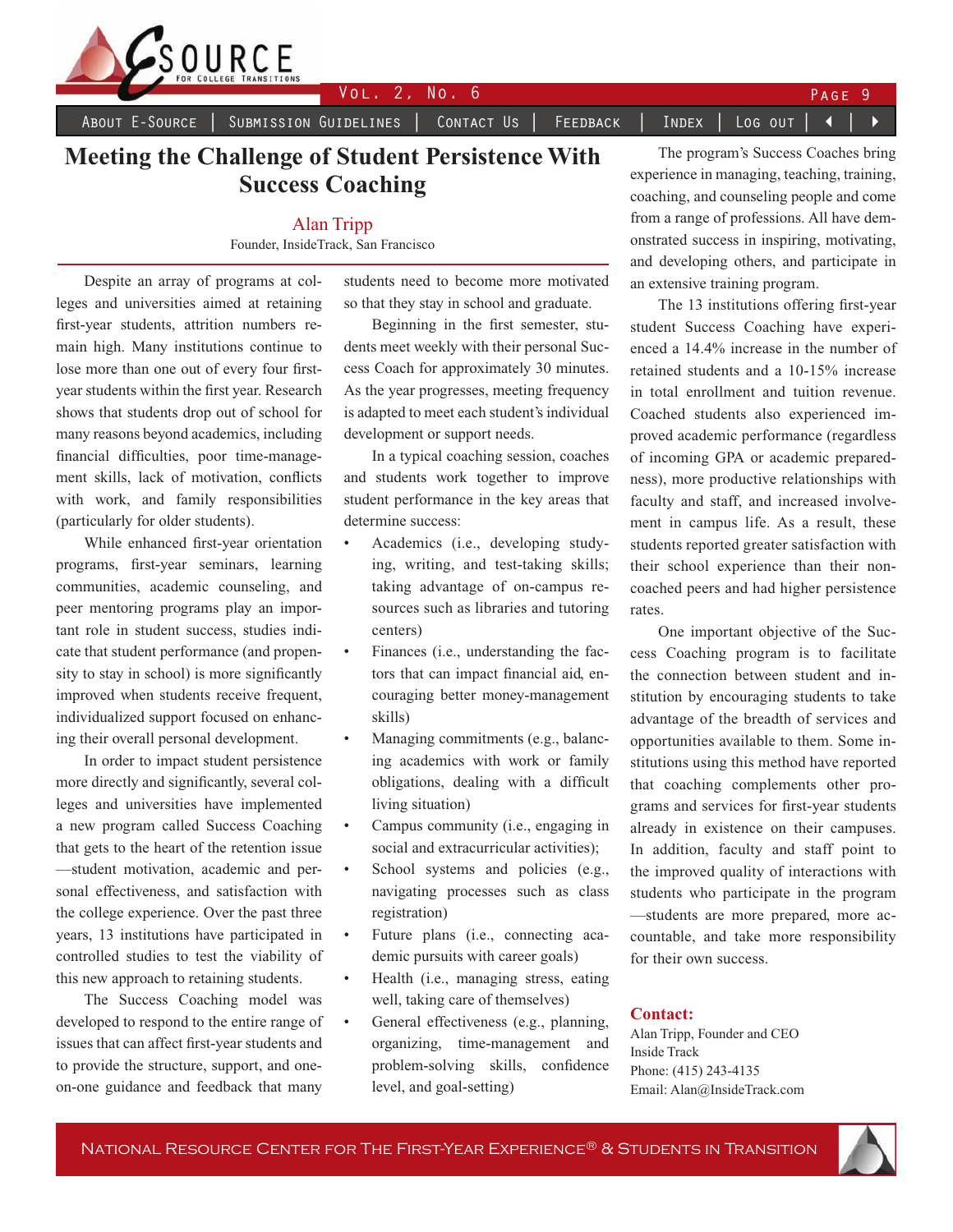

SUBMISSION GUIDELINES

 $\overline{3}$ . CONTACT US FEEDBACK

No.

 $\mathbf{1}$ 

INDEX

VOL.

## **Pell Report Highlights Institutions That Successfully Graduate Low-Income College Students**

### Michelle Mouton

Admissions Scholarship Coordinator, University of North Florida, Jacksonville, FL



Low-income students face many challenges getting to college and succeeding when they get there. Institutions have found ways to make attending college a successful venture for low-income students. The Pell Institute for the Study of Opportunity in Higher Education recently published a report on the graduation rates of low-income college students. These students are identified as less prepared academically for college, less likely to receive encouragement from family and teachers regarding college, less likely to have financial aid opportunities, and less likely to attend college. The report was designed as an introductory work to examine successful practices among institutions and encourage future research on the success rates of these students.

Both quantitative and qualitative research was conducted. Institutional data and data obtained from the National Center for Education Statistics (NCES), Integrated Postsecondary Education Data System (IPEDS), and the National Collegiate Athletic Association (NCAA) were used to determine the number of Pell Grant recipients on a campus and graduation rates. Researchers used these data to select 20 four-year institutions. Of these, 10 institutions had above average graduation rates, and 10 had below average graduation rates. These 20 institutions included public and private institutions, institutions with various enrollment sizes, and institutions that varied in geographical location. Additional data were collected from the institutions. IPEDS. Peterson's Guide to Four-Year Colleges, and U.S. News and World Report. Researchers also made brief site visits (approximately two days) at 19 of the 20 institutions, where they interviewed faculty, staff, and students to determine common practices and institutional initiatives at

each. In addition, research teams investigated the participants' perspectives on retaining students and promoting their success.

Log out

SOURCE

Institutions with high graduation rates were found to have more traditional-aged students (18-25), more full-time faculty, lower student-faculty ratios, and more fulltime students than institutions with low graduation rates. Additionally, most of the high graduation-rate institutions offered some developmental education programs for low-income students. Institutions with low graduation rates had lower per-student expenditures and had a larger population of adult students than did institutions with high graduation rates.

Some of the common practices among institutions with high graduation rates included intentional academic advising plans, early alert systems, first-year student interest groups, cluster courses in learning communities, and academic support programs. Several institutions also had strong residential components on the campus, such as learning communities in the residence halls and facilities for commuter students, allowing the students to become integrated into the campus community. These traits were common among institutions with high graduation rates, but as the authors note, may not be the direct causes of these rates.

The report provides a snapshot of characteristics, programs, philosophies, and ideas as a resource for institutions that are struggling to create stronger support programs to increase graduation rates of low-income students. For more information, or to view the complete report, see www.pellinstitute.org.

### **Contact:**

Michelle Mouton Admissions Scholarship Coordinator University of North Florida Phone: (904) 620-2846 E-mail: mmouton@unf.edu